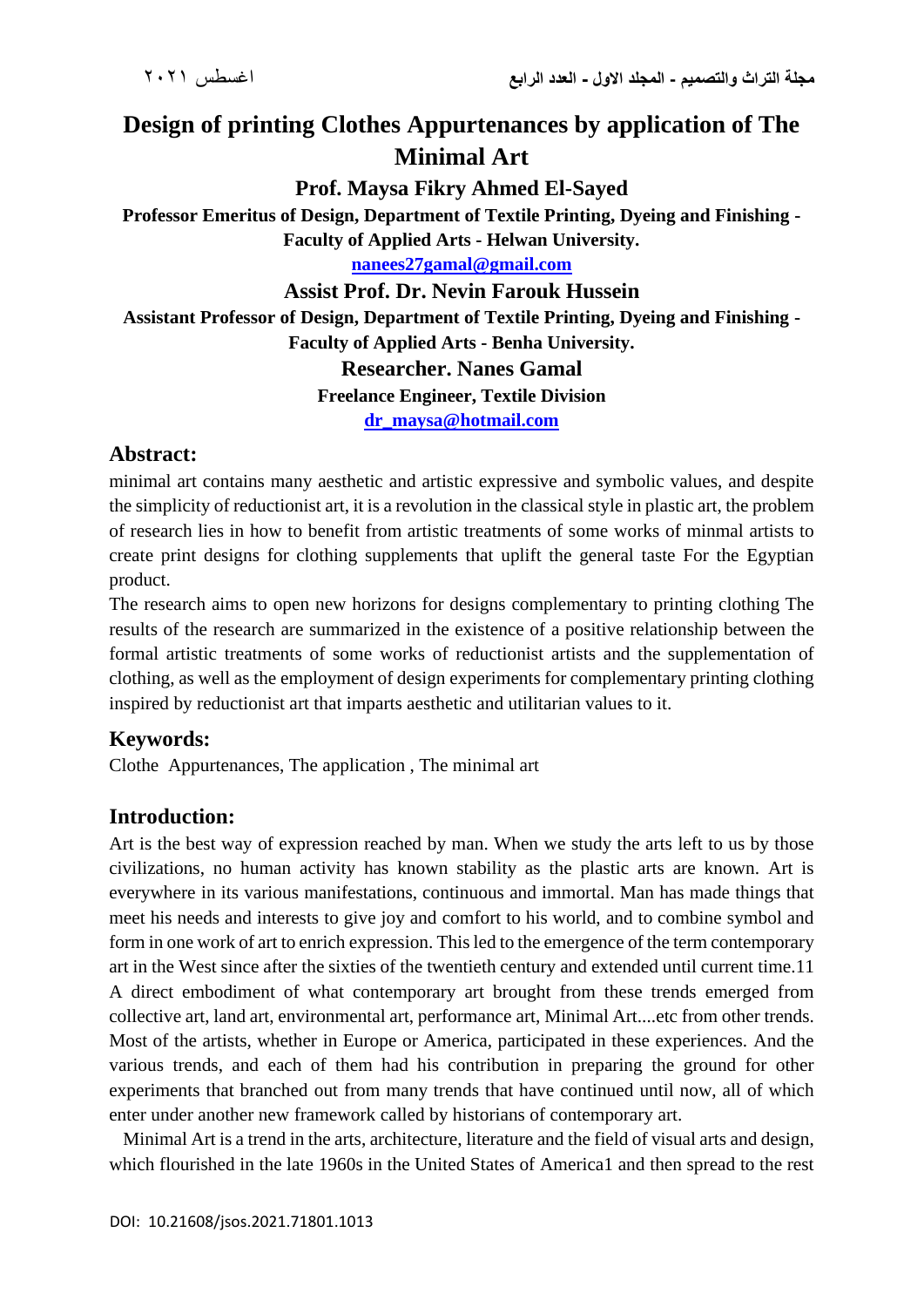of the world, and was based on the idea of searching for expressive form with the simplest elements - that is, less in formation. It denotes the expression and the exclusion of anything else. This type of work dates back to the Russian construction, of which the artist Mondrian was one of the most important founders.

 It is related to the formative tendency as a basis for constructing the artistic work whose goal is to reduce and return to the essential foundations of the art forms, and it depends on the monism of the recurring unit, and it includes arrangements of units and elements that are symmetrical and subject to change and interchangeability of mathematical origin and foundations of geometrical grids or arithmetic progression, or repetitions of organic elements in a continuous mathematical way And extended to infinity.

Clothing and its accessories are considered among the basic needs of the individual that cannot be dispensed with. Since the beginning of civilizations, man has tried to find different forms to form pieces of clothing around the body, and since clothes are a true reflection of the contexts in which they exist and express the reality of societies and reflect the personality of the individual.

### **• State of the Problem:**

The design of printing fabrics for clothing supplements retains some artistic patterns and traditional solutions, so the research tends to experimentation through the application of reductionist art to reach printing values in order to present a new formative vision that enriches clothing supplements, and from here the research problem can be formulated **in the following question**:

How can we take advantage of some of the works of stenographic artists to introduce new styles of typographic designs for clothing complements?

The importance of research:

1- Contributing to the identification of Minimal Art.

2- Creating designs inspired by the philosophy and thought of reductionist art that suit different tastes

3- Enriching and developing the printing designs of the supplement fabrics through the use of one of the modern technologies for printing

4- Interest in enriching the Arab library with a new specialized study linking reductionist art and activating the development of systems for print designs for clothing supplement fabrics

# **Research objectives (Study Targets):**

Revealing the concept and characteristics of the plastic and aesthetic values of selected works of artists of reductionist art in terms of employing shapes, simplifying colors and spaces, and providing them with arithmetic sequences.

o Revealing the aesthetic and artistic dimensions of geometric lattices, writings and plant elements in reductionist art

o Creating innovative typographical design formulas to design clothing accessories by taking advantage of the above

o Improving the public's taste for supplement fabric designs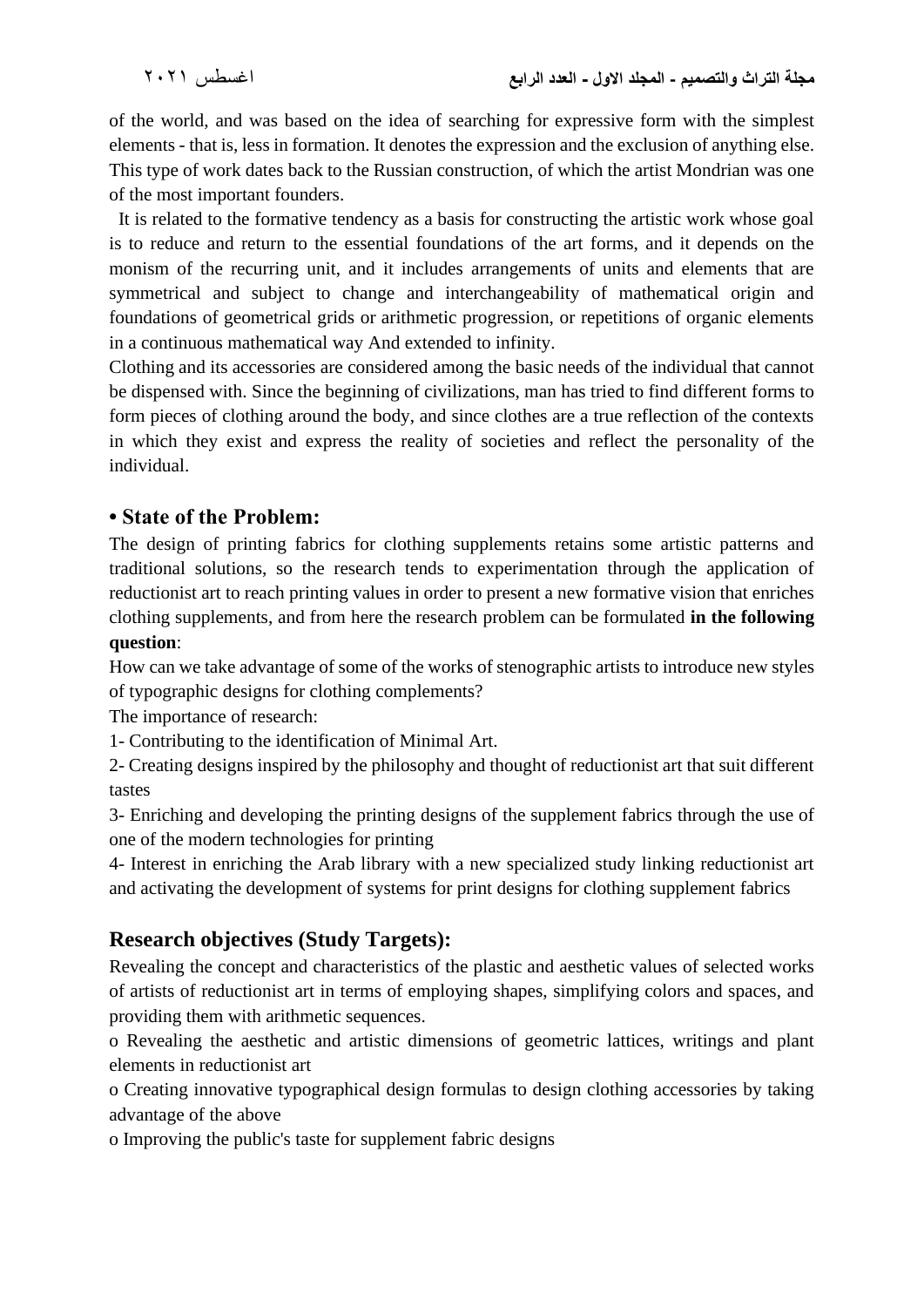# **Research hypotheses**

#### **The search assumes that:**

o There is a positive significant relationship between the use of minimalist art and the design of printing fabrics for apparel accessories.

o The use of some specialized computer programs may enrich the print designs of garment supplement fabrics

### **Research Methodology:**

**The search is based on:**

#### **o Descriptive approach:**

And that through the descriptive philosophical study and the direction of reductionist art.

#### **o Analytical Approach:**

Through the technical analysis of some of the artists of the reductionist trend.

#### **The inductive method:**

Through the tools of the inductive method that monitor the trend of reductionist art to apply it to the design of printing fabrics for clothing accessories.

#### **o Experimental method:**

Studies depend on it to address the innovative and experimental aspect of designing supplement fabrics

o Application and implementation of digital printing technology.

#### **Research Limits:**

o Time limits: the beginning of the emergence of reductionist art as a trend since 1965 until now.

o Spatial boundaries: some of the countries in which the study was able to collect samples of artworks that follow this direction, such as (Europe - the United States of America - Spain ---- etc.)

o Procedural steps for research

o Theoretical framework

o experimental framework

o Application framework

#### **References:**

1- asmaeyl, asamh hasan :alaikhtizaliat kaitjah fi altasmim alddakhilaa alsukanaa (drrasat tatbuqiatan ) majalat alzarqa' lilbihawth waldirasat al'iinsaniat ,mjald 17 ,aleadad alththanaa 2017m,s641m

2-jawdat, eabd aleaziz 'ahmad ,qra'at fi alfan alhadith ,dar alkutub ,2008,s5

3-Hasan, Muhammad Abul-Fotouh 2009: almazhab alaikhtizaliy wa haroh ala el tasmem el dahaly wa elatath

4-khulayl , nadiat mahmud : mukamalat almalabis fan alanaqih waljamal , dar alfikr alearabiu ,t1, 1999,s32

5-alsbaey, huaydaan , fanun ma baed alhadathat fi misr walealim, alhayyat almisriat aleamat lilkitab